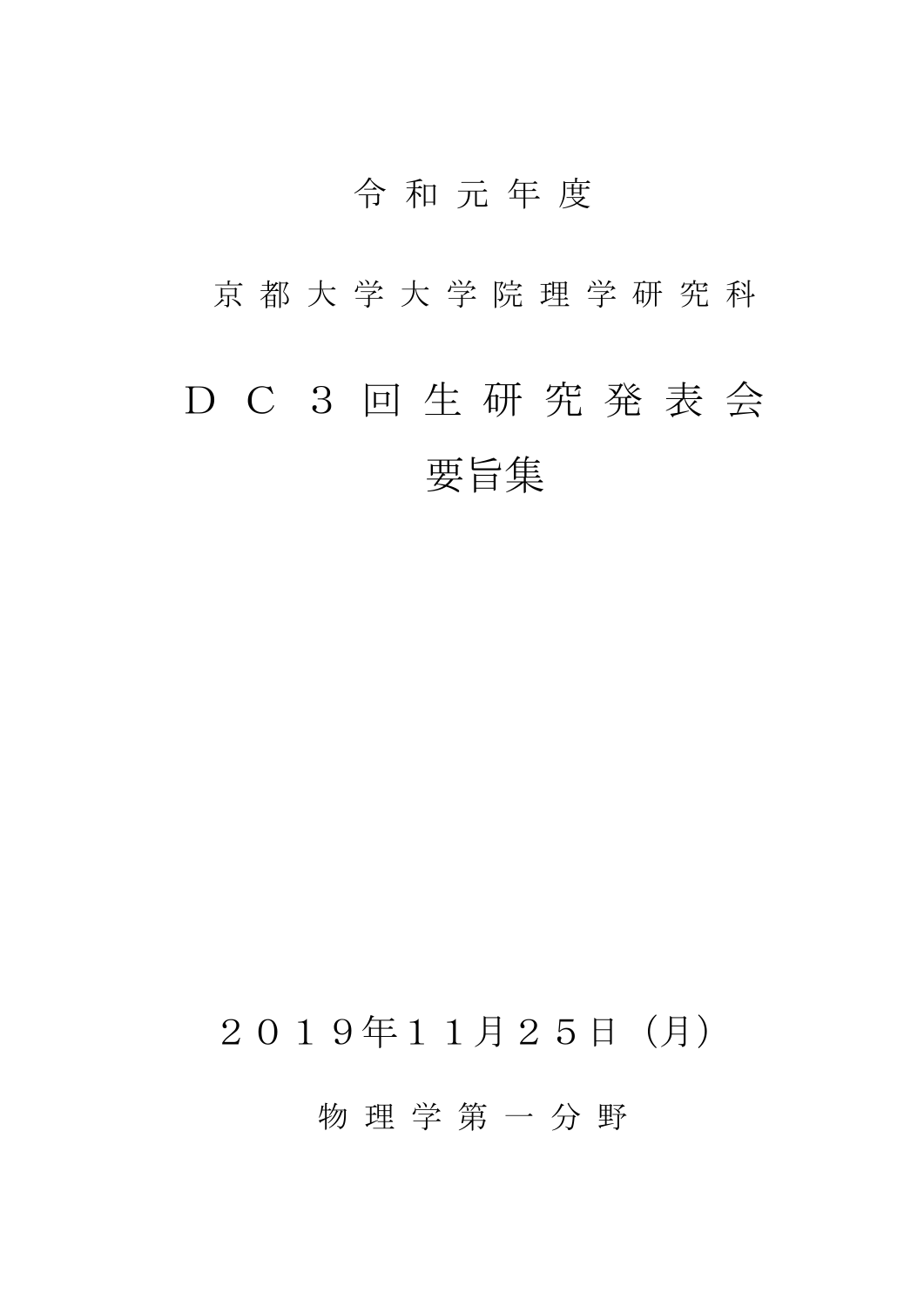# 物理学第一分野DC3回生研究発表会

目 次

場所:理学研究科5号館 5階・第四講義室 発表:20分(別に質問10分程度)

### 2019年11月25日(月)9:00~ 開始

| 1. | Spectroscopic Measurements on the Antiperovskite Oxide Superconductor $Sr_3$ . $SnO$<br>Atsutoshi Ikeda ( $9:00$ ) $\cdots$ 1                                               |              |
|----|-----------------------------------------------------------------------------------------------------------------------------------------------------------------------------|--------------|
|    | 2. Modern classification theory of superconducting gap nodes<br>Shuntaro Sumita ( $9:30$ ) $\cdots$                                                                         | - 2          |
|    | 3. Study of novel topological superconductivity and bulk-boundary correspondence<br>Akito Daido $(1 0: 0 0) \cdot \cdot \cdot \cdot$                                        | $\mathbf{R}$ |
|    | 4. Controlling the unconventional superconductivity in artificially<br>engineered heavy-fermion superlattices<br>Masahiro Naritsuka $(1 0 : 3 0) \cdot \cdot \cdot \cdot 4$ |              |
|    | 5. Thermo-optic effects of metal halide perovskites<br>Taketo Handa $(11:00) \cdot \cdot \cdot \cdot$                                                                       | .5           |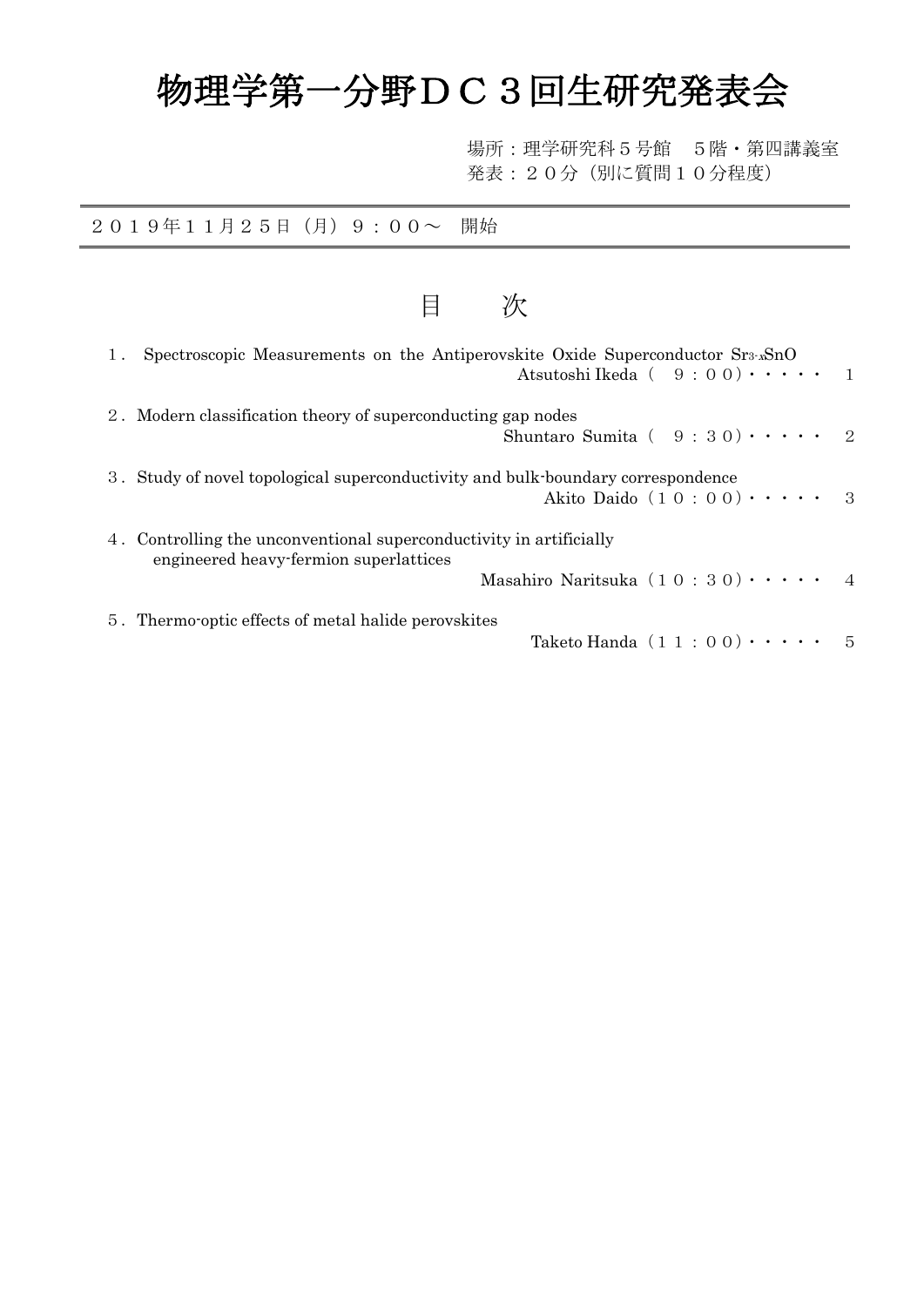### Spectroscopic Measurements on the Antiperovskite Oxide Superconductor Sr3−*<sup>x</sup>*SnO

Quantum Materials Laboratory Atsutoshi IKEDA

**Abstract** We report properties of the first antiperovskite oxide superconductor Sr3−*x*SnO. By the Mössbauer spectroscopy, we experimentally observed the unusual metallic anion  $Sn^{4-}$ . By the muon spin rotation experiment, we observed a long penetration depth possibly suggesting an unconventional superconductivity.

*© 2019 Department of Physics, Kyoto University*

Recently classification of the materials in terms of the topology of their electronic band structure is developing rapidly. One candidate of the topologically non-trivial materials is the antiperovskite (inverse perovskite) oxide. Antiperovskite oxides *A*3*B*O (*A*: alkaline-earth element, *B*: group-14 element) are the materials crystallizing in the same structure as the ordinary perovskite oxides *AB*O<sub>3</sub> but with the inverted positions of the metal element and oxygen (Fig. 1). Assuming the ionic states of  $A^{2+}$  and  $O^{2-}$ , unusual metallic anion  $B^{4-}$  such as  $Sn^{4-}$ or Pb4− is expected. Such an ionic picture is indeed supported by the first-principles calculations: the calculations show that the valence and



Figure 1: Crystalline structures of the ordinary perovskite oxide SrSnO<sub>3</sub> and antiperovskite oxide Sr<sub>3</sub>SnO [1].

conduction bands originate from the filled *B*-*p* and unoccupied *A*-*d* orbitals, respectively [2]. Theoretical analyses further revealed that some of these oxides are topological crystalline insulators [3]. Since the topological nature originates from the band inversion of the valence and conduction bands, the filled *B*-*p* or metallic anion  $B^{4-}$  is the key to understanding of this group of oxides.

We discovered superconductivity in Sr<sub>3−x</sub>SnO, the first superconductor among antiperovskite oxides, and have been studying its properties [1, 4]. Reflecting the topology of the electronic band structure in the normal state, possibility of the topological superconductivity in this material is proposed [1, 5]. In order to investigate the ionic state of Sn, we measured the Mössbauer spectra (transmission of the  $\gamma$  ray with various energies) at Institute for Integrated Radiation and Nuclear Science, Kyoto University (Kumatori). As a result, we obtained the first experimental evidence for the  $Sn^{4-}$  state, which is the origin of the non-trivial topological nature in this material. In addition, we observed another ionic state of Sn. From the comparison with the first-principles calculation, we confirmed that this additional ionic state of Sn is related to the deficiency of Sr [6]. For the superconducting state, we performed the muon spin rotation experiment at Paul Scherrer Institute (Switzerland), which is sensitive to the distribution of the magnetic field inside the sample. We successfully detected the modulation of the field by superconductivity. This is the first evidence of the bulk superconductivity in this compound. The calculated London penetration depth is long compared to those of the conventional superconductors and similar to those of the unconventional superconductors [7].

- [1] M. Oudah, **A. Ikeda** *et al.*, Nat. Commun. **7**, 13617 (2016).
- [2] T. Kariyado and M. Ogata, J. Phys. Soc. Jpn. **80**, 083704, (2011).
- [3] T. H. Hsieh, J. Liu, and L. Fu, Phys. Rev. B **90**, 081112(R) (2014).
- [4] J. N. Hausmann, **A. Ikeda** *et al.*, Supercond. Sci. Technol. **31**, 055012 (2018); **A. Ikeda** *et al.*, Physica B **536**, 752 (2018); S. Kitagawa, **A. Ikeda** *et al.*, Phys. Rev. B **98**, 100503(R) (2018); M. Oudah, **A. Ikeda** *et al.*, Sci. Rep. **9**, 1831 (2019).
- [5] T. Kawakami *et al.*, Phys. Rev. X **8**, 041026 (2018).
- [6] **A. Ikeda**, S. Koibuchi, S. Kitao, M. Oudah, S. Yonezawa, M. Seto, and Y. Maeno, submitted to Phys. Rev. B.
- [7] **A. Ikeda**, Z. Guguchia, S. Koibuchi, M. Oudah, S. Yonezawa, H. Luetkens, and Y. Maeno, in preparation.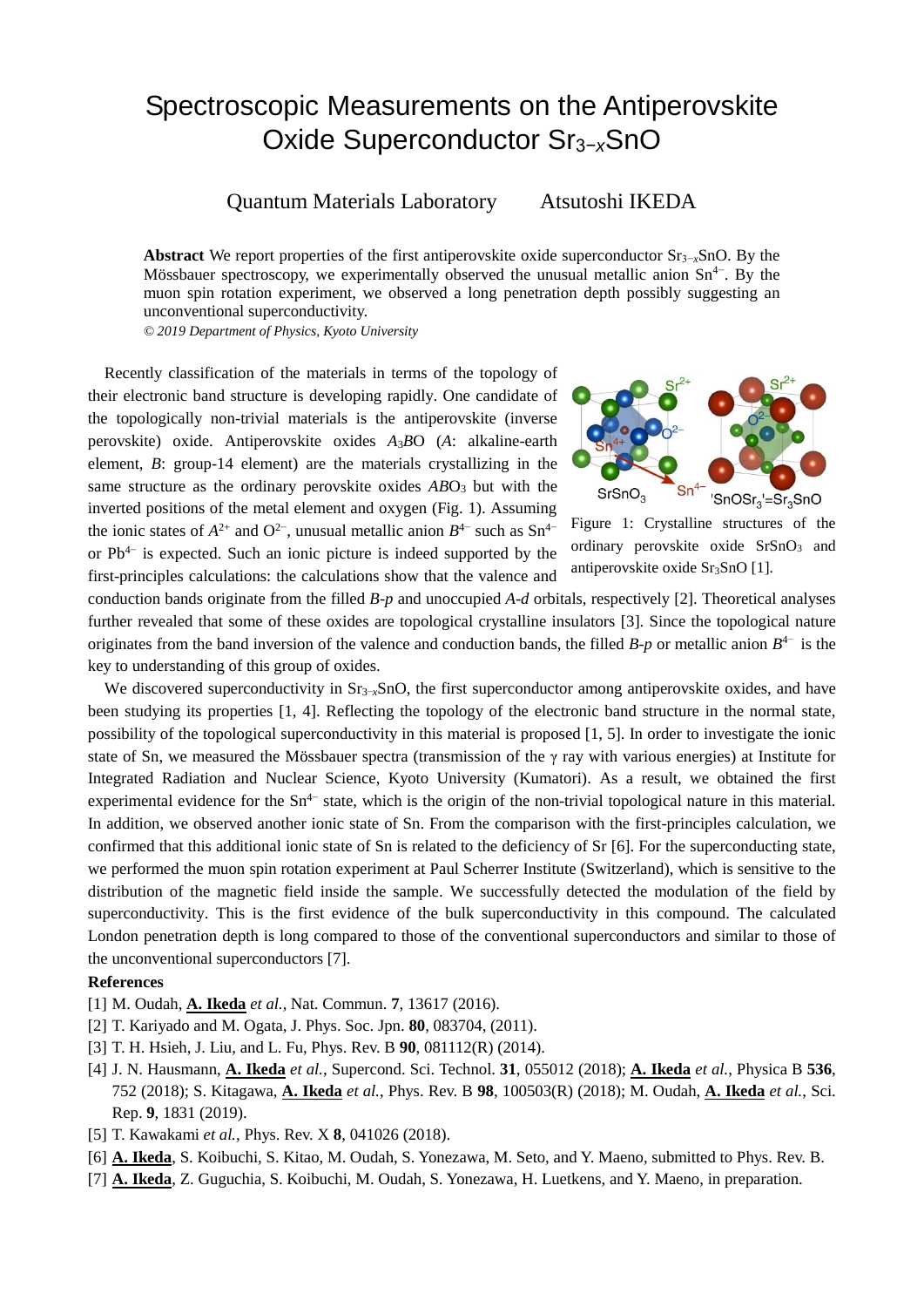### Modern classification theory of superconducting gap nodes

### Condensed Matter Theory Group Shuntaro Sumita

**Abstract** We classify symmetry-protected superconducting gap nodes on high-symmetry points in the Brillouin zone by using group theory and topology. Our rigorous classification elucidates unusual gap structures, which have not been predicted by previous order parameter analyses. *© 2019 Department of Physics, Kyoto University* 

Classification of a superconducting gap is one of the central subjects in the research field of unconventional superconductivity. The momentum dependence of the superconducting gap is closely related to the symmetry of superconductivity and the pairing mechanism. Since the superconducting gap structure can be identified by various experiments, combined studies of the superconducting gap by theory and experiment may clarify the characteristics of superconductivity. Most of the previous studies have been based on the classification of an *order parameter* by the crystal point group [1-3], which was summarized by Sigrist and Ueda [4]. Although their classification has been used for analyses of excitation spectrum, it may not provide a precise result of the superconducting *gap*, namely excitation energy in the Bogoliubov quasiparticle spectrum. Indeed, several studies have shown that nonsymmorphic crystalline symmetry induces unconventional gap structures which are not predicted by the classification of order parameter [5]. That is because nonsymmorphic symmetry is neglected by the above classification method based on the point group. Furthermore, the method does not take into account electrons beyond spin-1/2, which may appear in multi-orbital or multi-sublattice superconductors.

Stimulated by the above background, we developed the classification theory of superconducting gap nodes, by using the combination of group theory and topology. Summaries of the study are shown below.

### **(i) Complete gap classification on high-symmetry planes** [6-8]

In this study, mirror- or glide-symmetric superconductors are considered. By using the group-theoretical approach, we completely clarify the condition for nontrivial line nodes or gap opening on the Brillouin zone boundary, which are protected by nonsymmorphic symmetry. Next, we show that such nonsymmorphicsymmetry-characterized gap structures appear only for a primitive or orthorhombic base-centered Bravais lattice; all space groups under the additional constraint are systematically classified. As an example, we demonstrate unusual gap structures in the model of  $Sr<sub>2</sub>IrO<sub>4</sub>$ . Furthermore, we unify the topology of symmetry-protected line nodes and Majorana flat bands, using the knowledge of Clifford algebra extension method.

### **(ii) Novel** *jz***-dependent gap structures by classification on high-symmetry lines** [7, 9]

Superconductors with crystalline rotation symmetry have potential to provide effectively higher-spin states. In this study, we classify all crystal symmetry-protected nodes on *n*-fold ( $n = 2, 3, 4$ , and 6) axes in the Brillouin zone, by using the combination of group theory and *K* theory. Especially, we elucidate gap structures depending on the total angular momentum  $j<sub>z</sub>$  of normal Bloch states on threefold and sixfold rotational-symmetric lines. Based on the obtained results, we also discuss gap structures in several candidate superconductors.

- [1] G. E. Volovik and L. P. Gor'kov, Pis'ma Zh. Eksp. Teor. Fiz. **39**, 550 (1984).
- [2] G. E. Volovik and L. P. Gor'kov, Zh. Eksp. Teor. Fiz. **88**, 1412 (1985).
- [3] P. W. Anderson, Phys. Rev. B **30**, 4000 (1984).
- [4] M. Sigrist and K. Ueda, Rev. Mod. Phys. **63**, 239 (1991).
- [5] For example, T. Micklitz and M. R. Norman, Phys. Rev. B **80**, 100506 (2009).
- [6] S. Sumita, T. Nomoto, and Y. Yanase, Phys. Rev. Lett. **119**, 027001 (2017).
- [7] S. Sumita and Y. Yanase, Phys. Rev. B **97**, 134512 (2018).
- [8] S. Kobayashi, S. Sumita, Y. Yanase, and M. Sato, Phys. Rev. B **97**, 180504(R) (2018).
- [9] S. Sumita, T. Nomoto, K. Shiozaki, and Y. Yanase, Phys. Rev. B **99**, 134513 (2019).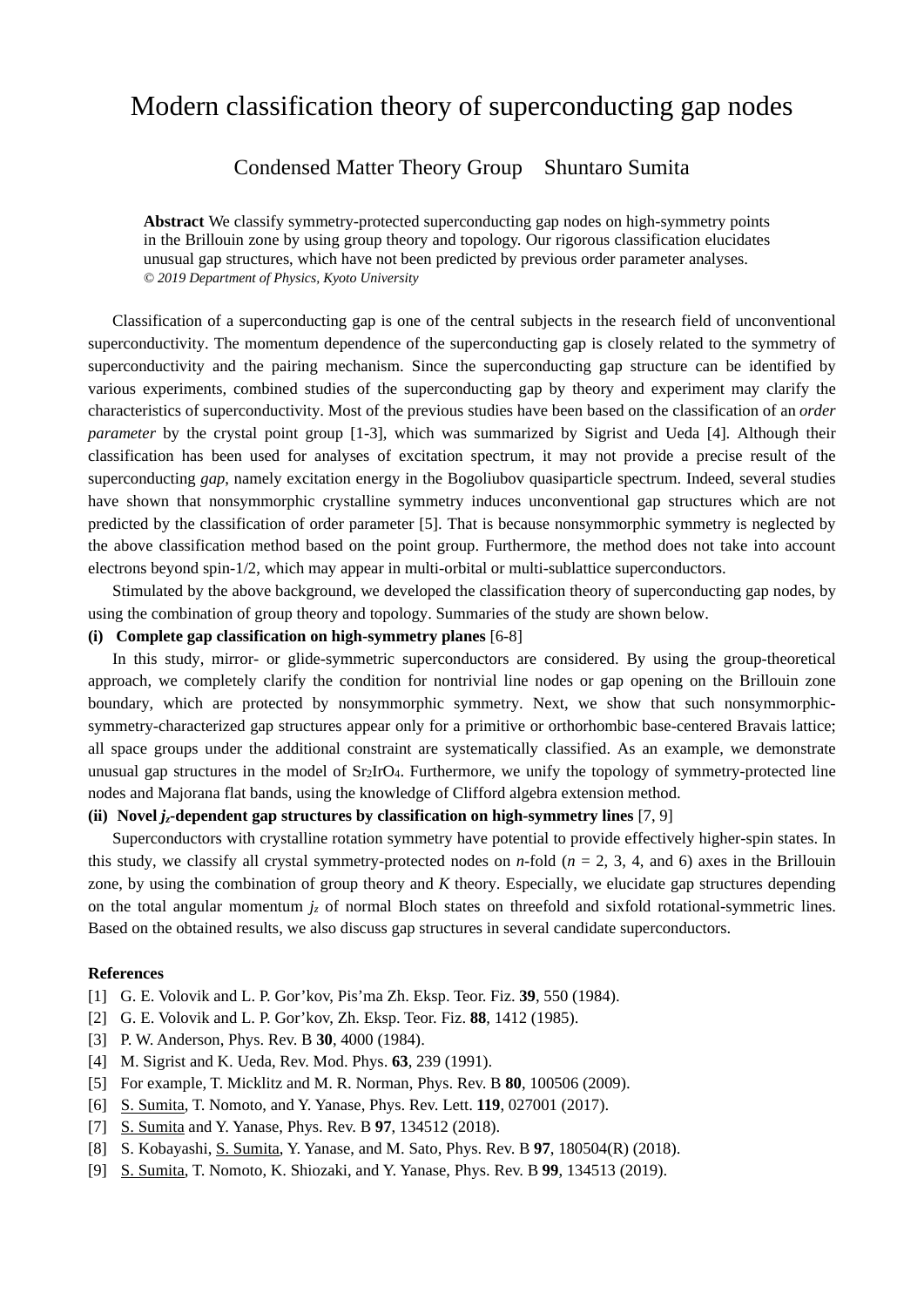### Study of novel topological superconductivity and bulk-boundary correspondence

### Condensed Matter Theory Group, Akito Daido

**Abstract** We study two novel aspects of topology in superconductors. First, we derive Fermi-surface formulas for  $Z<sub>4</sub>$  topological superconductivity and propose UCoGe as the first material candidate. Next, we prove novel bulk-boundary correspondence in one-dimensional chiral symmetric systems. Thereby, we contribute to deeper understanding of topology in superconductors. (less than 50 words) *© 2019 Department of Physics, Kyoto University*

Topological superconductivity and bulk-boundary correspondence are among the central topics in modern condensed matter physics. Stimulated by the proposal to use Majorana fermions as qubits of topological quantum computation, about two decades of research has revealed that topological superconductivity may be realized in systems such as nanowires and doped topological insulators [1]. Now, topological superconductivity, as well as bulk-boundary correspondence in superconductors, begins to be accepted as a material phase in nature. Therefore, one of the next steps of theoretical research is to investigate the variety of topological superconductivity and bulkboundary correspondence. In this work, we focus on two novel aspects of topology in superconductors [2,3].

 First, we consider the interplay of topological superconductivity and crystalline symmetry. In particular, we focus on *non-symmorphic* symmetries, which are defined as the combination of point-group operation with fractional-lattice translation. It has been pointed out that the non-symmorphic glide symmetry gives rise to an intriguing topological (crystalline) superconductivity classified into  $Z_4$  topological phases [4], which do not appear in conventional topological periodic table [5]. However, material candidate for the  $Z_4$  topological superconductivity was not known. We reveal that the heavy-fermion superconductor UCoGe is the first promising material candidate of  $Z_4$  topological superconductivity [2]. We derive Fermi-surface formulas to predict  $Z_4$ topological invariants in the presence of coexisting screw symmetry, and thereby identify UCoGe as  $Z_4$ topological superconductivity.

 Second, we consider a novel bulk-boundary correspondence in chiral symmetric systems. Examples include Kitaev chain, Majorana nanowires, and time-reversal symmetric superconductors. In usual bulk-boundary correspondence, the *integer*-valued topological invariants predict the number of boundary states. Thus, the correspondence is between two integers defined in the bulk and the boundary. Recently, it has been proposed that this relation can be generalized to the correspondence between two *continuous* functions defined in the bulk and the boundary, in one-dimensional chiral symmetric systems [6]. In the context of superconductivity, this relation, named spectral bulk-boundary correspondence (SBBC), means that surface accumulation of odd-frequency Cooper pairs are given by a bulk quantity named generalized winding number (both of them are functions of frequency). However, original proposal was the conjecture based on the observation of a number of numerical calculations, and formal proof of SBBC has been lacking. We point out that an analogy holds between SBBC and electric polarization: SBBC can be understood as the polarization of chirality [3]. We give proofs of SBBC based on this idea.

- [1] M. Sato and Y. Ando, Rep. Prog. Phys. **80**, 076501 (2017).
- [2] A. Daido, T. Yoshida, and Y. Yanase, Phys. Rev. Lett. **122**, 227001 (2019).
- [3] A. Daido and Y. Yanase, to appear in Phys. Rev. B.
- [4] K. Shiozaki, M. Sato, and K. Gomi, Phys. Rev. B **93**, 195413 (2016).
- [5] A. P. Schnyder, S. Ryu, A. Furusaki, and A. W. W. Ludwig, Phys. Rev. B **78**, 195125 (2009).
- [6] S. Tamura, S. Hoshino, and Y. Tanaka, Phys. Rev. B **99**, 184512 (2019).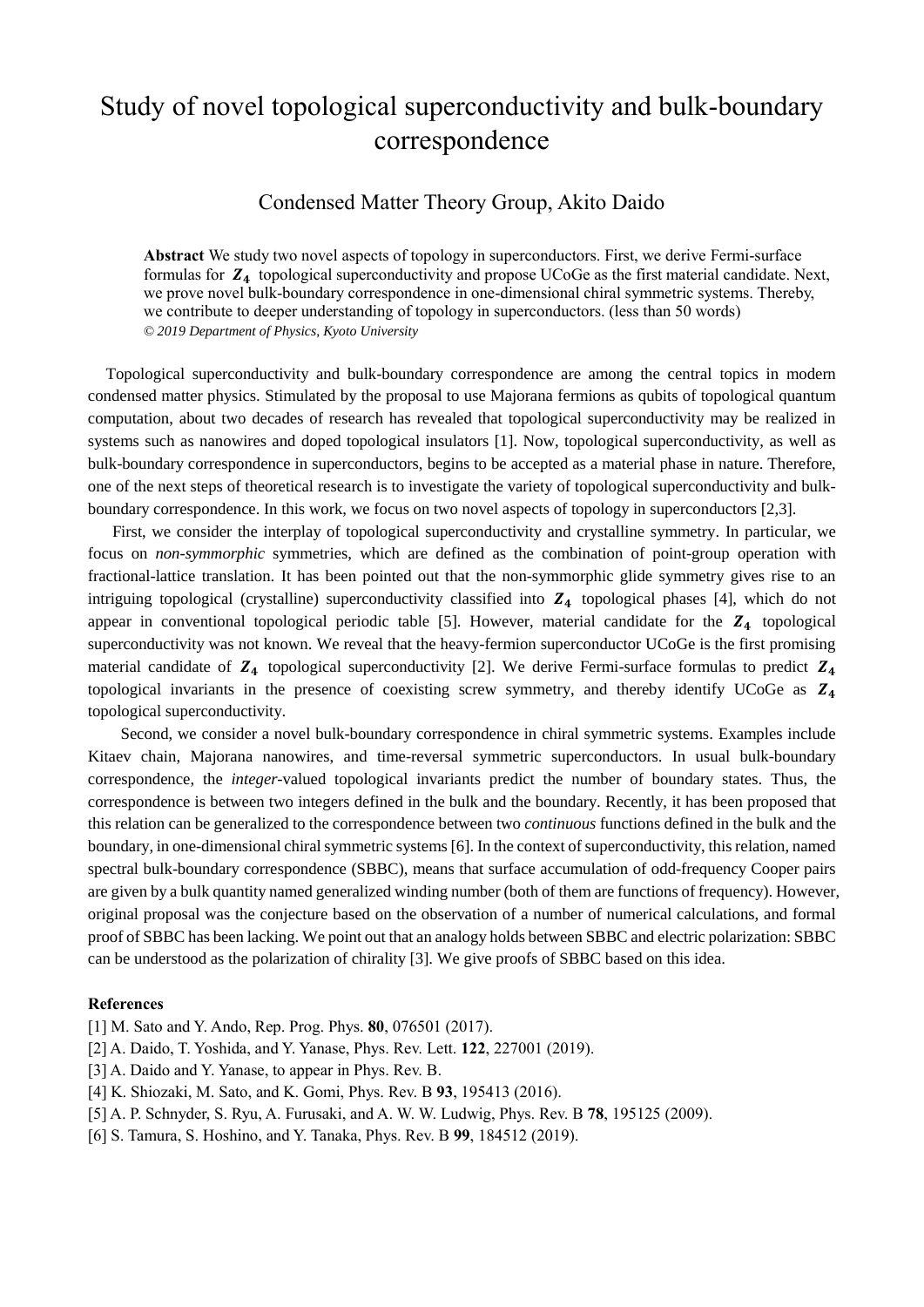### Controlling the unconventional superconductivity in artificially engineered heavy-fermion superlattices

### Quantum Condensed Matter Group Masahiro Naritsuka

**Abstract** To study the effect of interfaces on *d*-wave superconductivity, we fabricated two types of heavy-fermion superlattices. In hybrid superlattices, we demonstrate that superconductivity can be modified by magnetic fluctuations injected through interfaces. In tricolor superlattices, we found a possible appearance of exotic superconducting phase induced by global inversion symmetry breaking. *© 2019 Department of Physics, Kyoto University* 

In the study of superconductivity in strongly correlated electron systems, the active use of heterointerface has attracted attention. For example, two-dimensional superconductivity at the LaAlO<sub>3</sub>/SrTiO<sub>3</sub> interface [1], high- $T_c$ superconductivity in monolayer FeSe on SrTiO<sub>3</sub> substrate [2], the emergence of superconductivity in twisted bilayer graphene [3], and the like can be mentioned. However, it is difficult to discuss the effect of the interface because the underlying mechanism of superconductivity has not been clarified.

Heavy fermion systems are known to be unconventional superconductors for a long time. Among them, CeCoIn5 and its family are well confirmed to be *d*-wave superconductivity mediated by antiferromagnetic (AFM) fluctuations. In addition, two-dimensional superconductivity can be obtained by artificially engineered Kondo superlattices consisting of alternating atomic layers of CeCoIn<sub>5</sub> and other materials using a state-of-art molecular beam epitaxy technique recently developed in our group [4].

Against such background, we fabricated two types of heavy-fermion superlattices in order to study the effect of interfaces on *d*-wave superconducting state.

### i.) **Tuning pairing interaction in** *d***-wave superconductor by paramagnons injected through interfaces [5, 6]**

Unconventional superconductivity and magnetism are intertwined on a microscopic level in a wide class of materials. A new approach to this issue focuses on the role of interactions between superconducting electrons and bosonic fluctuations at the interface between adjacent layers in heterostructures. In this study, we fabricated hybrid Kondo superlattices consisting of alternating layers of d-wave superconductor CeCoIn<sub>5</sub> and AFM metal  $CeRhIn<sub>5</sub>$  or CeIn<sub>3</sub>, in which the AFM order can be suppressed by applying pressure.#We demonstrated that the superconducting and AFM states coexist in spatially separated layers, but their mutual coupling via the interface significantly modifies the superconducting properties. This is the first realization that the superconducting pairing can be tuned nontrivially by magnetic fluctuations (paramagnons) injected through the interface.

### ii.) **Emergent exotic superconductivity in artificially engineered tricolor superlattices [7]**

In the quest for exotic superconducting pairing state, the Rashba effect, which lifts the electron-spin degeneracy as a consequence of strong spin-orbit interaction (SOI) under broken inversion symmetry, has attracted considerable interest. In this study, to introduce the Rashba effect in a two-dimensional *d*-wave superconductor, we fabricated tricolor Kondo superlattices in which CeCoIn<sub>5</sub> is sandwiched by two different normal metals of YbCoIn<sub>5</sub> and YbRhIn<sub>5</sub>. We found that the Rashba SOI-induced global inversion symmetry breaking in these tricolor Kondo superlattices leads to profound changes in the superconducting properties of CeCoIn5. Moreover, the temperature dependence of in-plane upper critical field exhibits an anomalous upturn at low temperatures, which is attributed to a possible emergence of a helical or stripe superconducting state.

- [1] N. Reyren *et al*., Science **317**, 1196 (2007)
- [2] Q.-Y. Wang *et al*., Chinese Phys. Lett. **29**, 037402 (2012).
- [3] Y. Cao *et al*., Nature **556**, 43 (2018).
- [4] Y. Mizukami *et al*., Nat. Phys. **7**, 849 (2011).
- [5] MN *et al*., Phys. Rev. Lett. **120**, 187002 (2018).
- [6] MN *et al*., Phys. Rev. B **100**, 024507 (2019).
- [7] MN *et al*., Phys. Rev. B **96**, 174512 (2017).